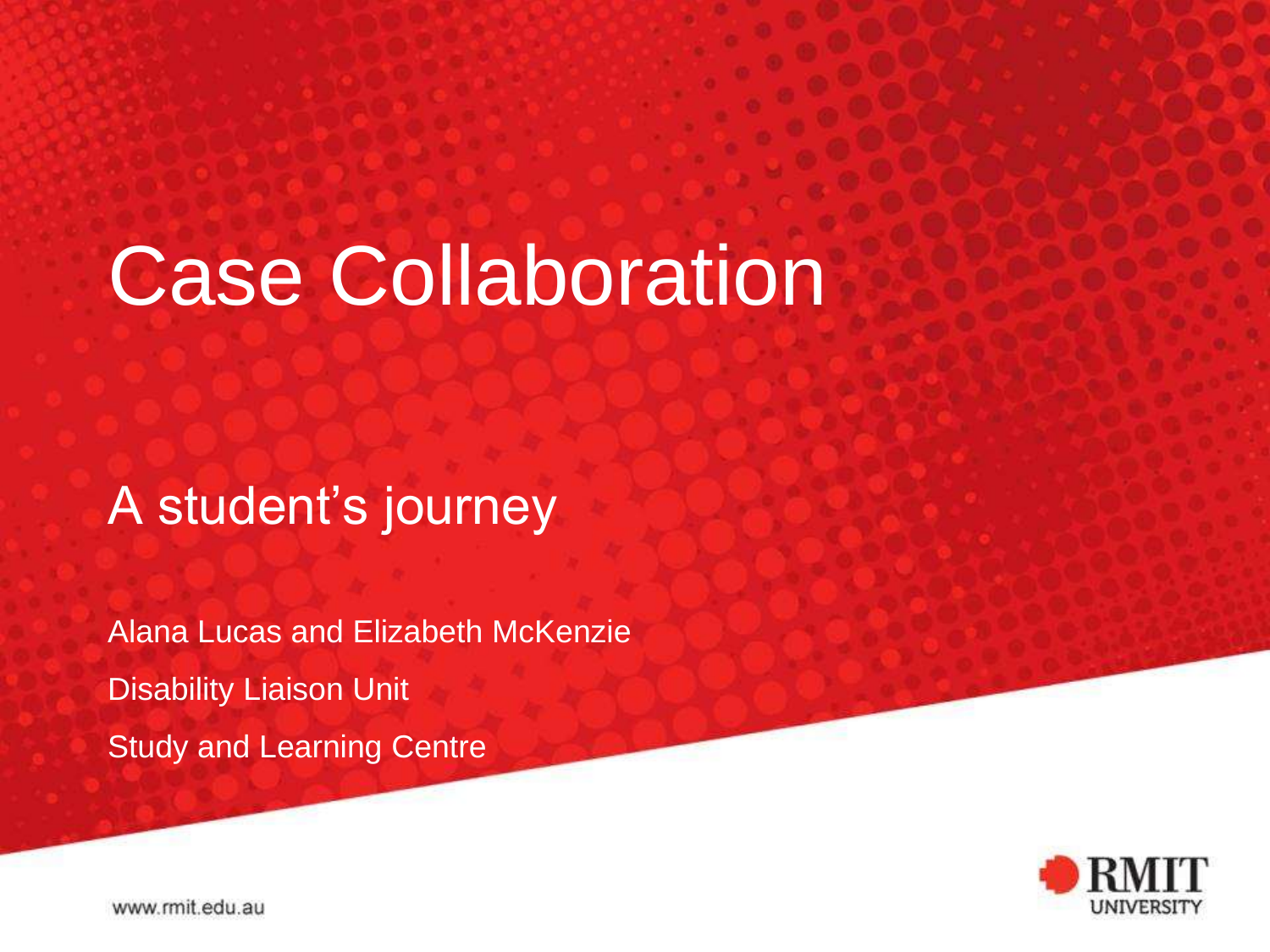# STUDY AND

Image of SL doors and SL doors

### **DISABILITY LIAISON UNIT**ε STUDY AND LEARNING CENTRE **OFFICES**

Building 10, level 4 Monday to Friday 9am to 5pm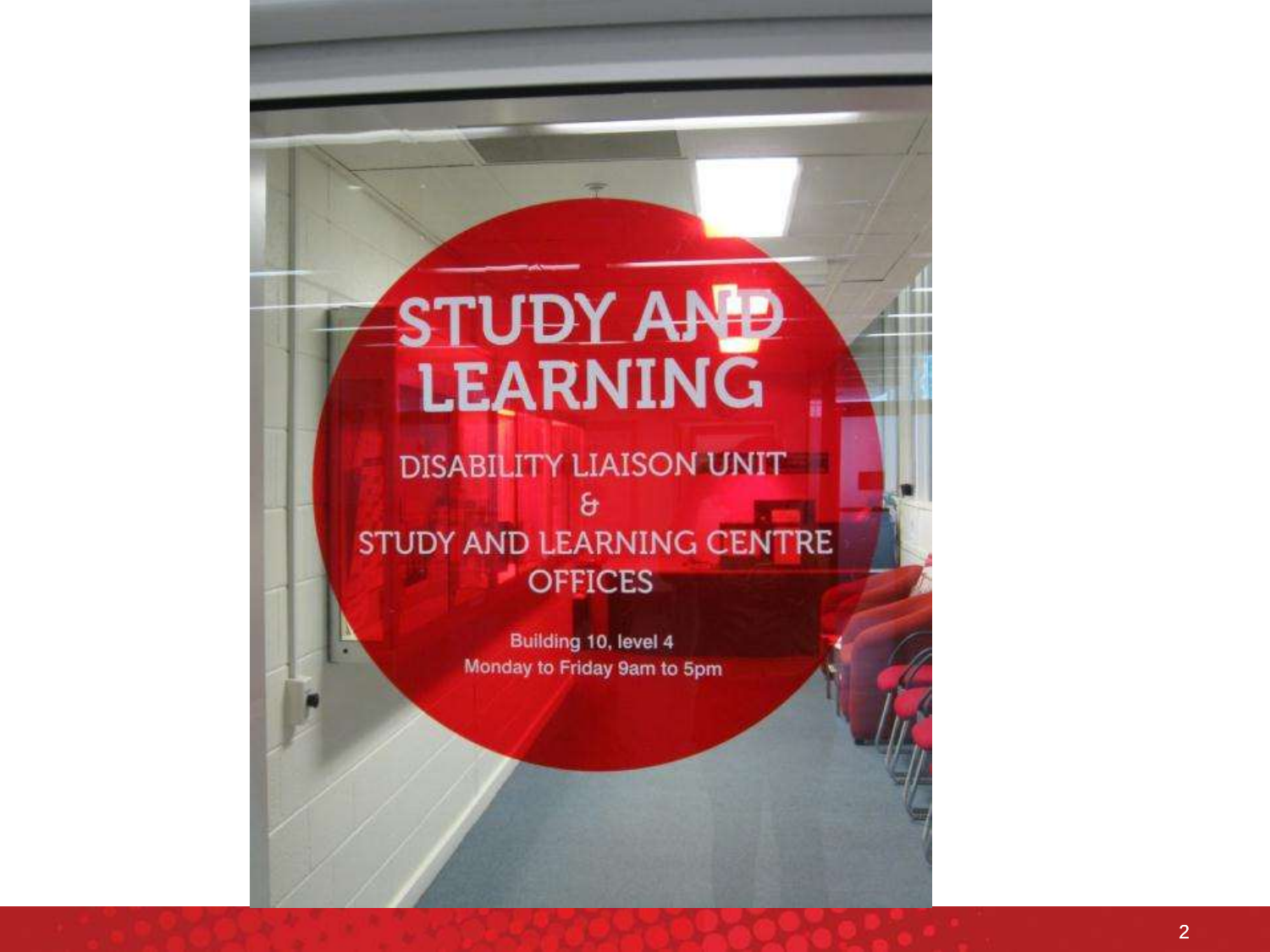### **Number of students by disabilitytype per year**

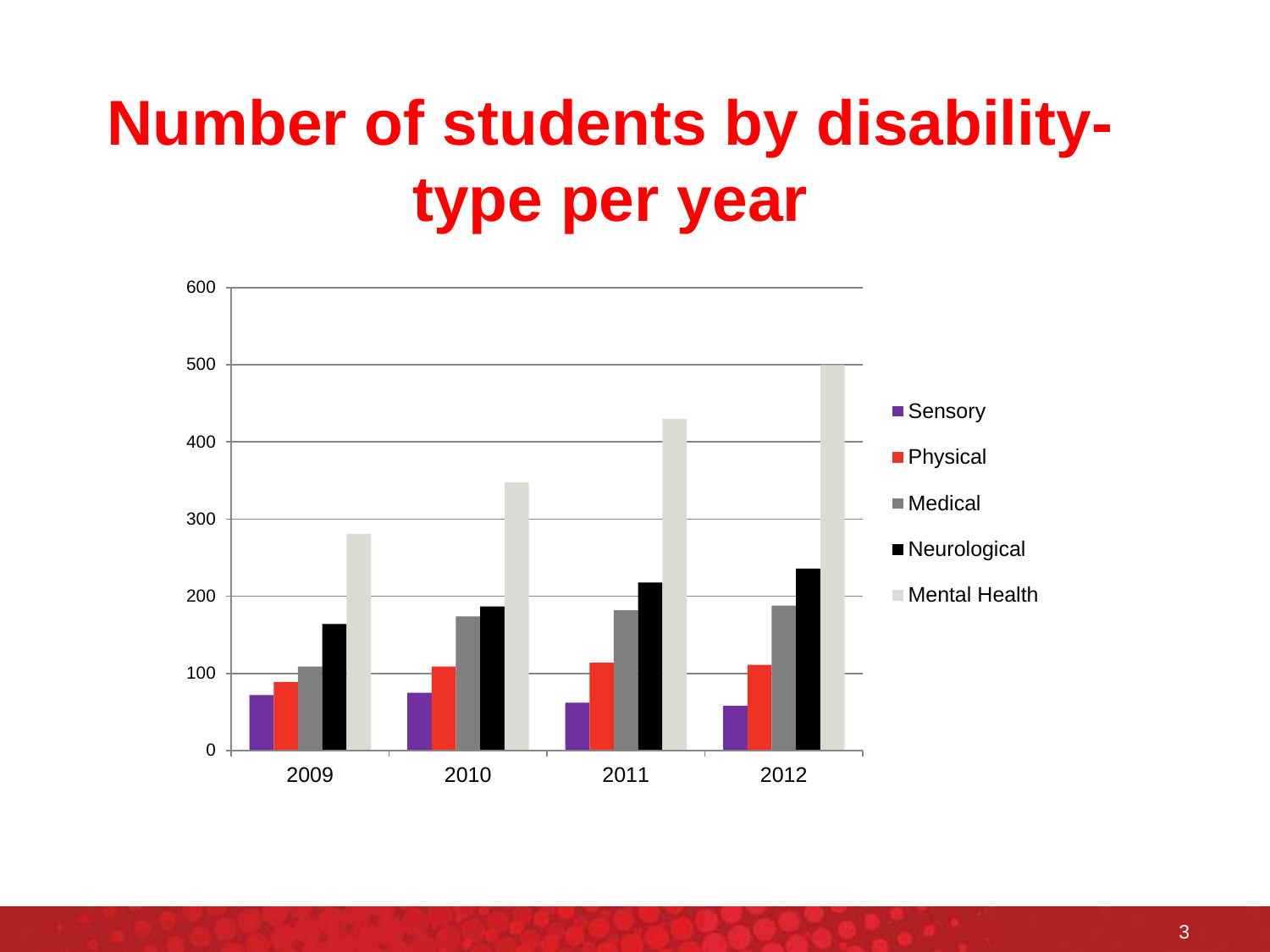### Session Overview

- $(1)$  A complex case
- ② What we did
- (3) Case collaboration
- $(4)$  Benefits & potential issues
- (5) Recommendations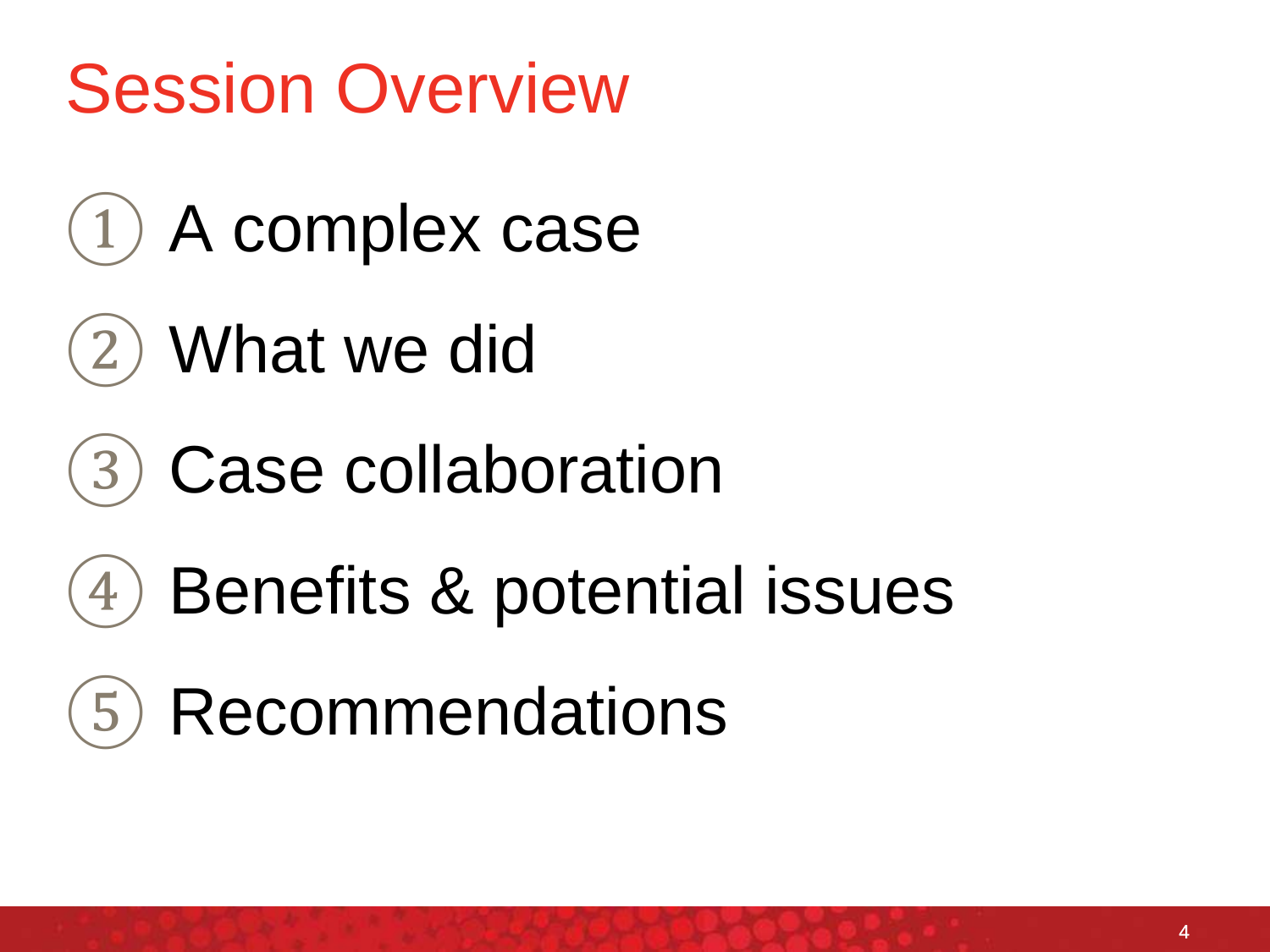### Questions we asked

- 1. Who should be involved? Who are the stakeholders (School, DLU, SLC , student etc.)
- 2. What's the best process?
- 3. What would a case collaboration model look like?
- 4. Corridor conversations how are they captured?
- 5. What already exists at RMIT?
- 6. How is it documented?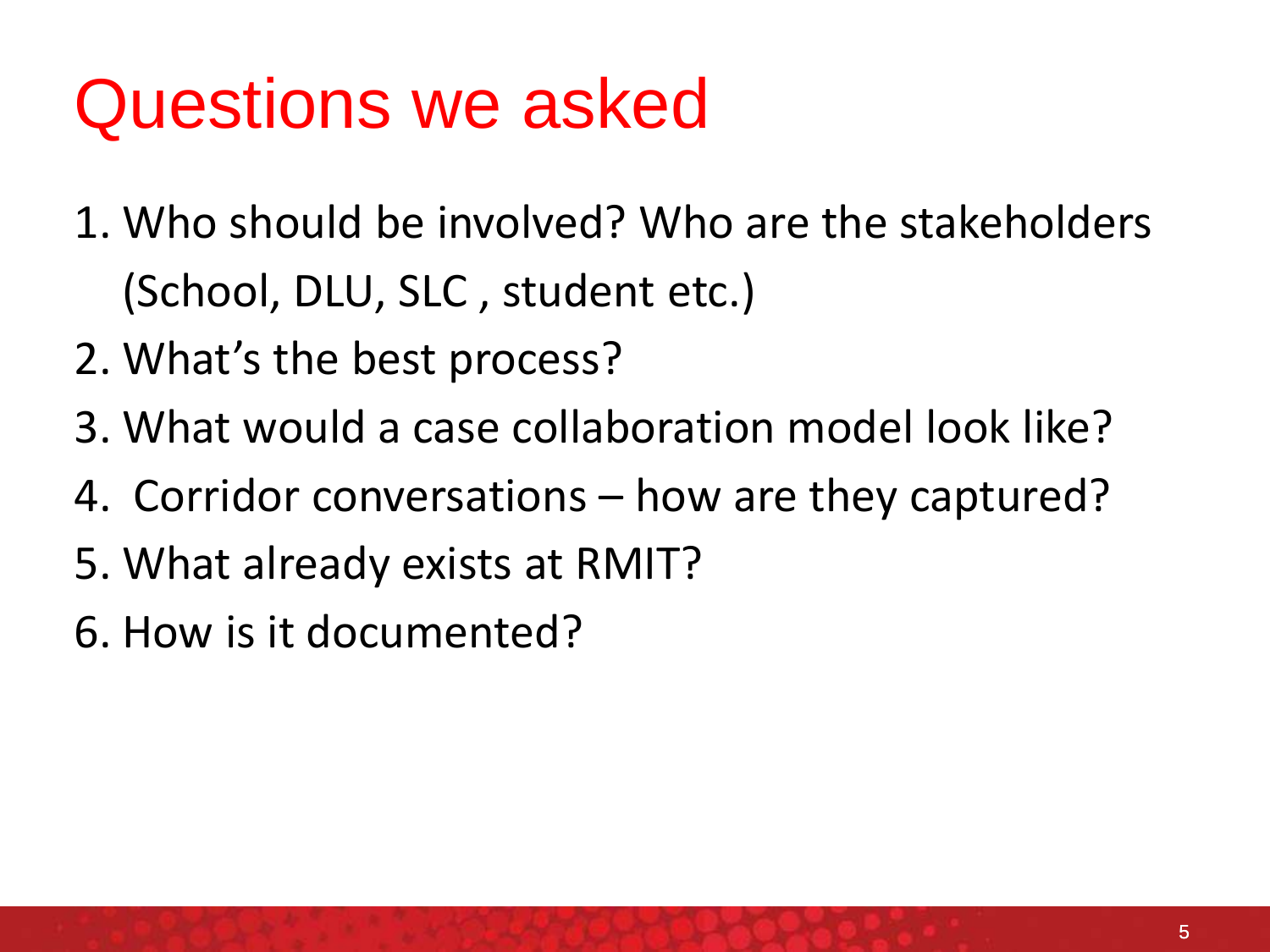### Simone's story

Applied Science Accounting Applied Language Business Management

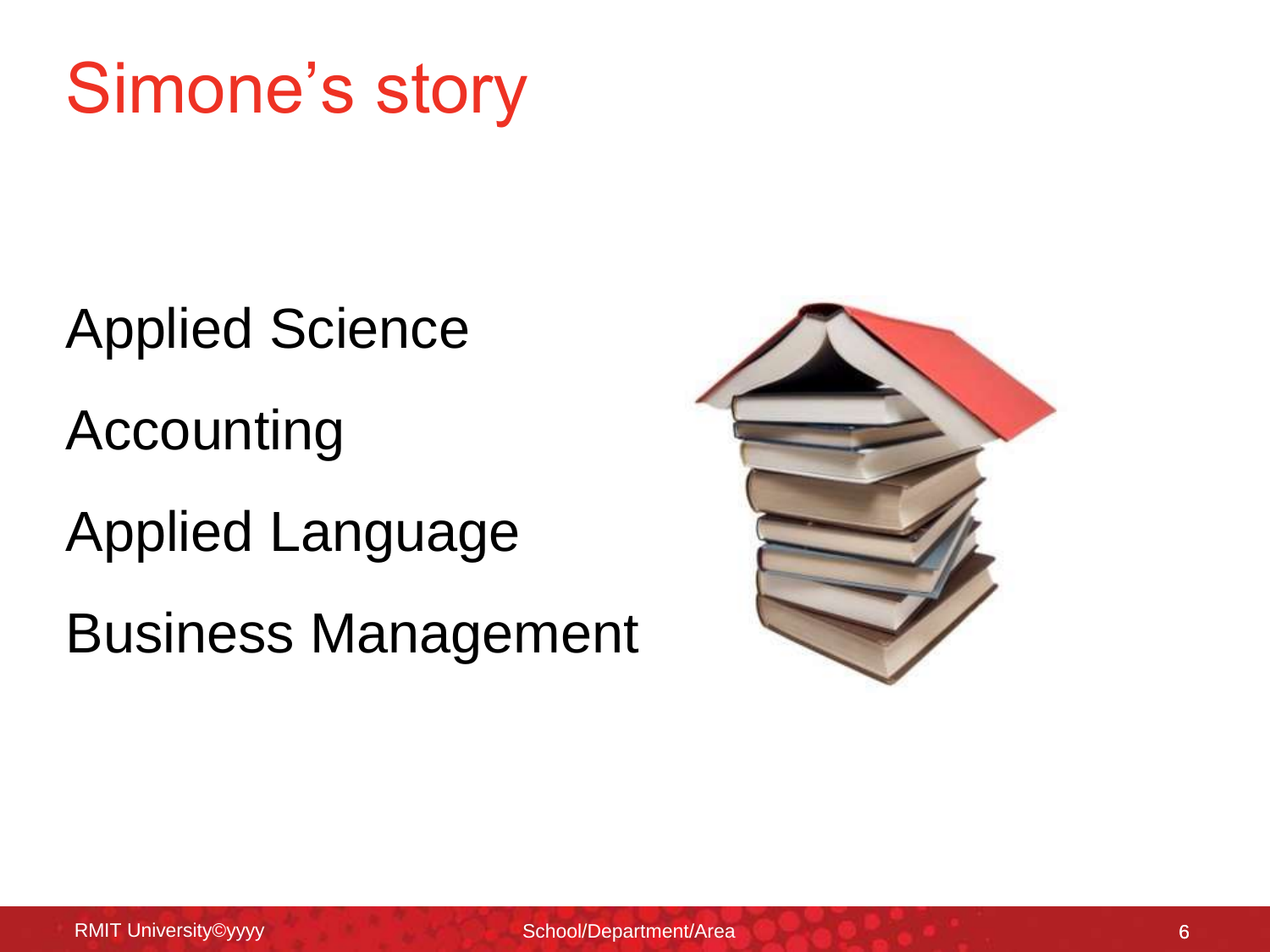### Impacts on Simone's learning

focus memory

### physical pain

concentration processing speed

fatigue

mobility analytical skills

problem solving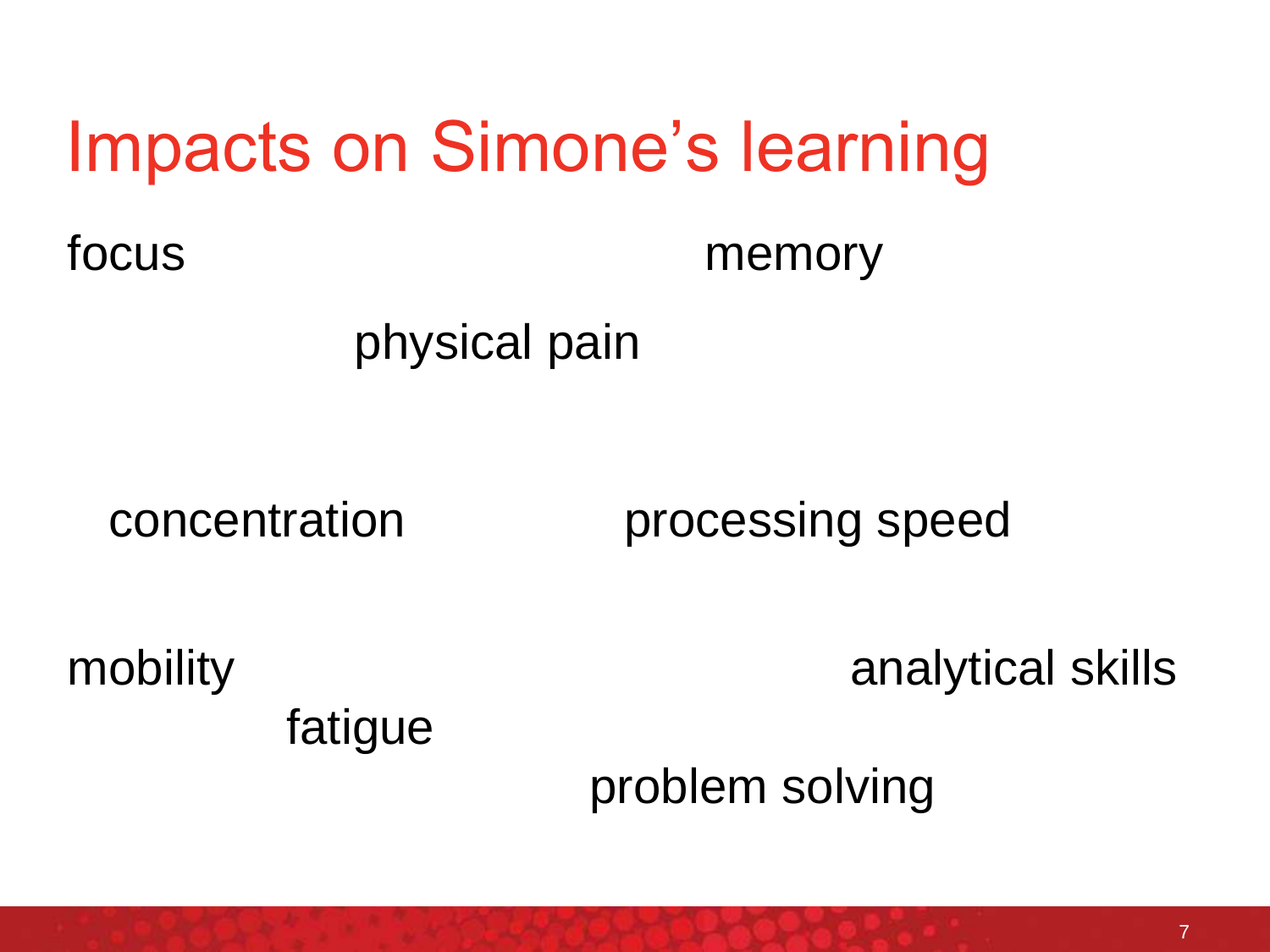Support available to Simone in the existing structure

- alternatives to exams
- assistive technology
- regular extensions
- audio recording
- flexibility around attendance
- SLC academic learning support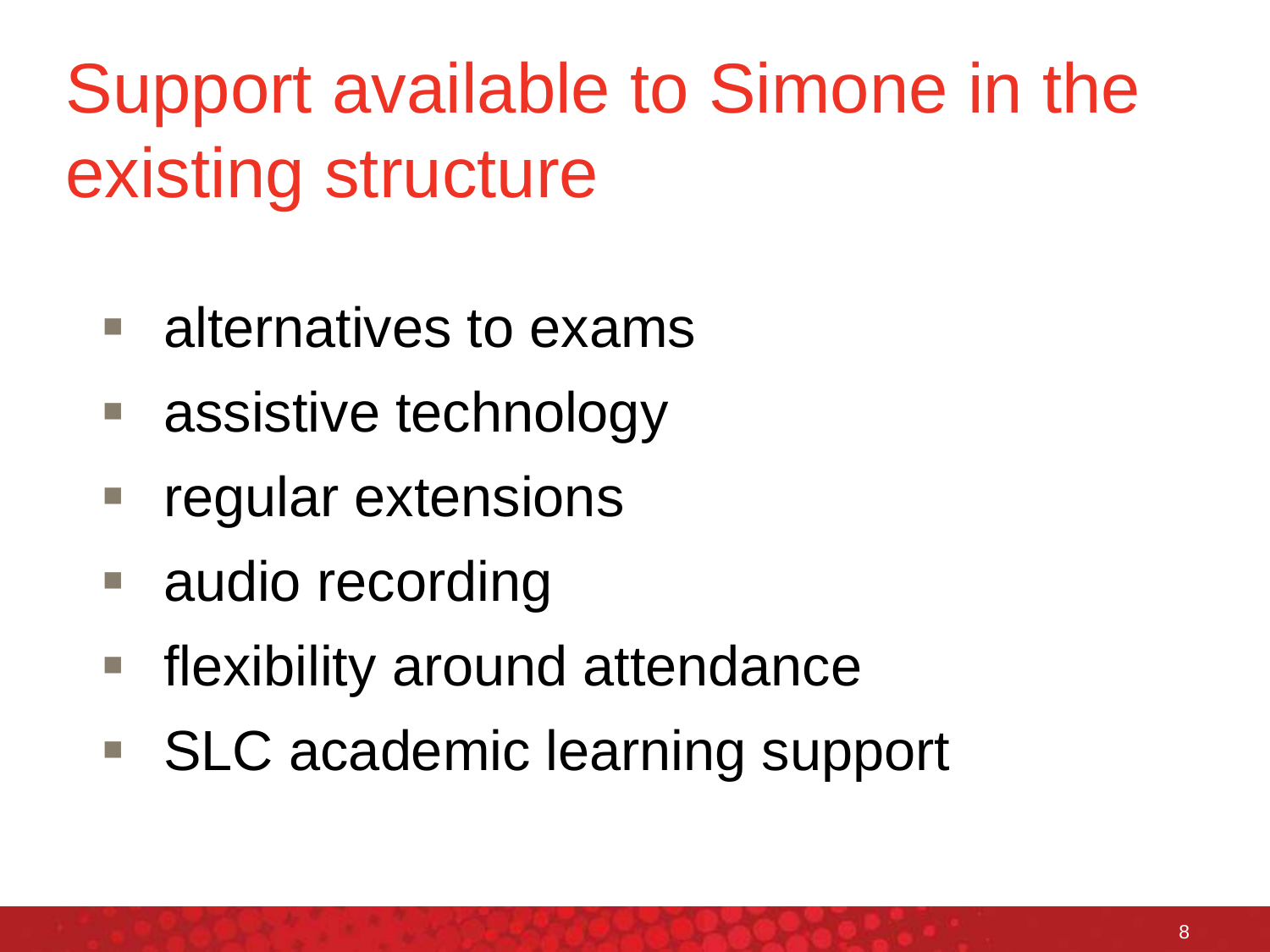### What we did

- $(1)$  Explored what exists
- ② Discussed with stakeholders
- ③ Imagined a more formal structure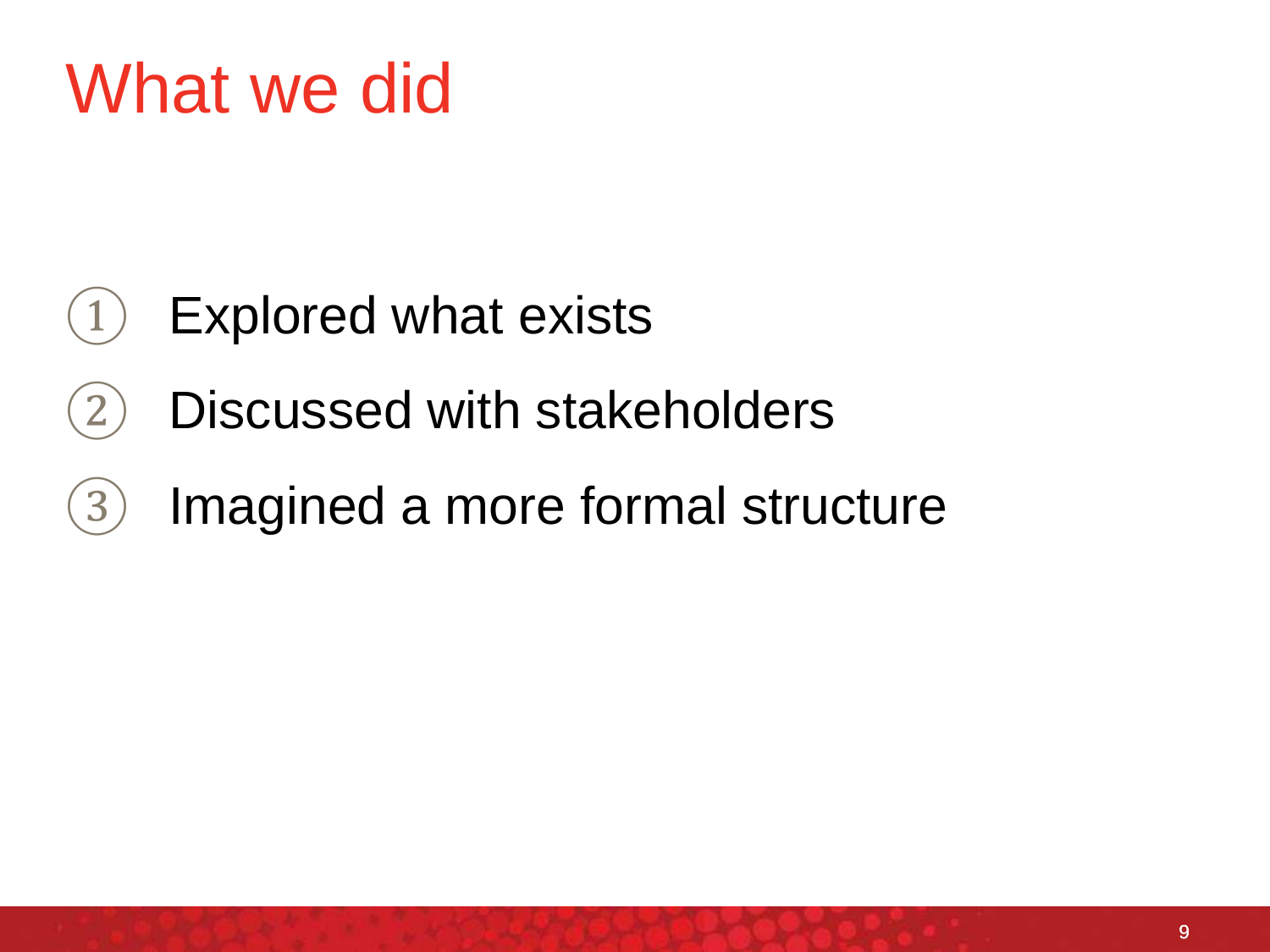### What is case collaboration?



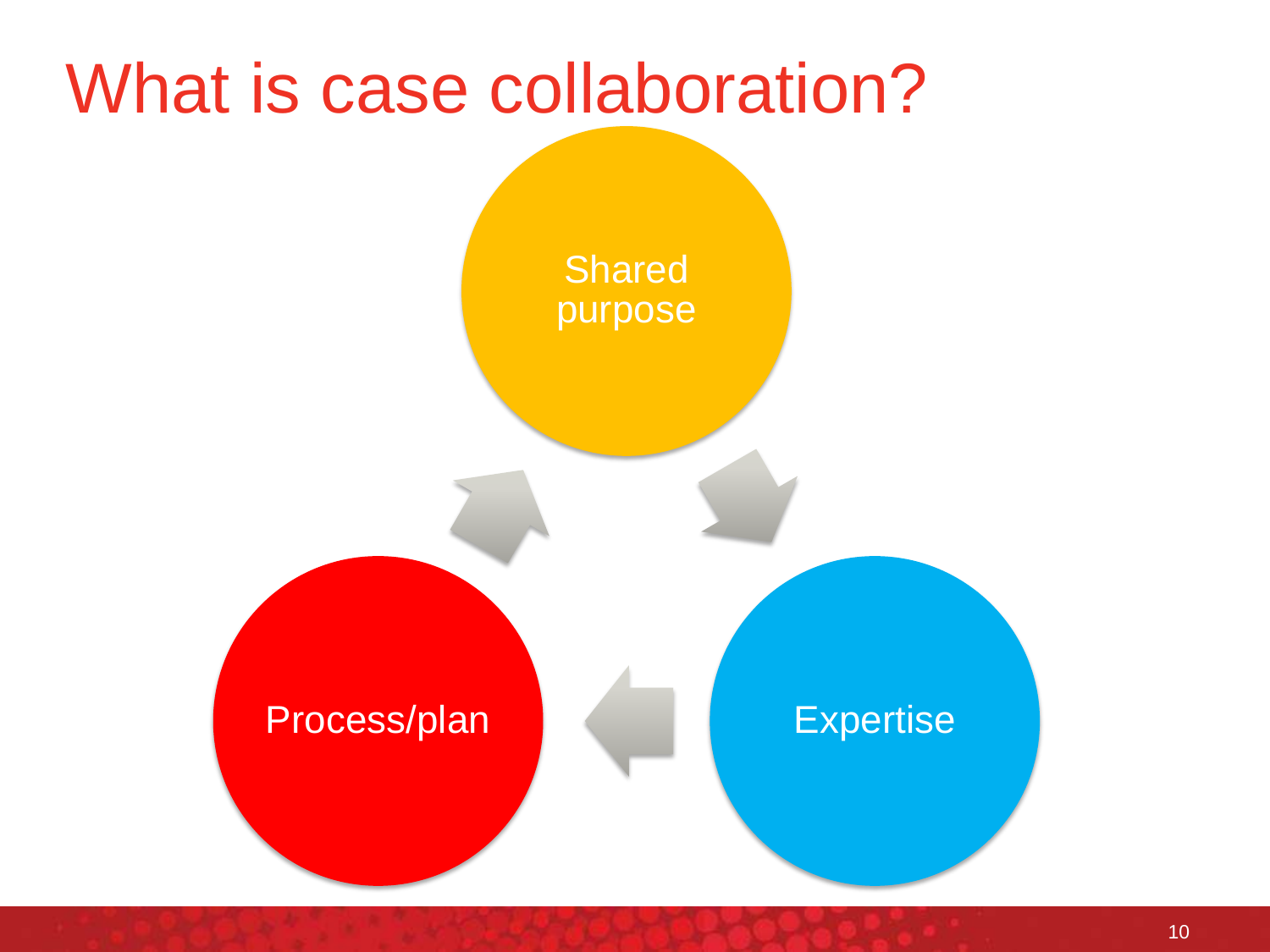### Case collaboration: background

### **CONTACT FOR INFORMATION ABOUT CASE** MANAGEMENT

In 2006, SSG Case Discussion Forum Involves monthly meetings held in the Seminar Room, lavel B, building 13, City camous. The forum provides opportunity for discussion of case management procedures and individual case-managed students. The forum may also provide consultation to staff who wish to discuss issues for students with complex needs on a non-identifying basis.

In 2006, SSG Case Discussion Forum is convened by Stephanie Smyrnios who can be contacted for information at Counseling Service, telephone extension 54365.

Case Management brochures and forms can be downloaded from the Student Services Group I-drive (Case Management folded

- . Information for Student Services Staff Brochure
- · Information for Students Brochure
- · Information and Consent Form
- · Case Management Action Plan
- · Student Services Referral Form

### RMITUniversity

Student Services Case Management process

Information for student services staff.

### WHERE CASE MANAGEMENT FITS WITHIN STUDENT SERVICES

### A hierarchical model of student support

This diagram shows where case management fits within the variety of ways in which students access and utilise support services at different levels described below. The hierarchy of levels from A - D illustrates:

1. decreasing frequency of use

- 2. increased student-support staff contact
- 3. increased issues of confidentiality

It is important to note that students may move between levels depending on the status of their need, the program requirements, the stage of the academic year etc.

Α

В

C.

### Level A: Student self-service

(most frequent pattern of service utilisation) Student accesses information from one or more support services with minimal contact with staff (e.g. telephone and other advice, online and other self-help resources).

Level B: student self-manages attendance at services (most common pattern of service utilisation)

- . student has direct contact with staff of 1 or more services who may provide casework:
- . staff may refer student to other services; however, the
- student coordinates their use of multiple services;
- · student's consent is required for sharing of personal Information between services

### Level D:

In certain extreme stuations, sharing of student's personal information without their consent may be necessary (see criteria in SSG Staff Information Brochure p.5)

Level C: Case management For a relatively small number of students, coordination of multiple services is in the student's best interests

- · Selection of students for Case Menagement is at the professional discretion of an SSG caseworker
- · Case Management is voluntary and requires the student's informed consent
- . a case manager with delined responsibilities is assigned at a meeting of relevant staff with the agreement of the studient
- · a Case Management Action Plan is signed by the student and case monoger

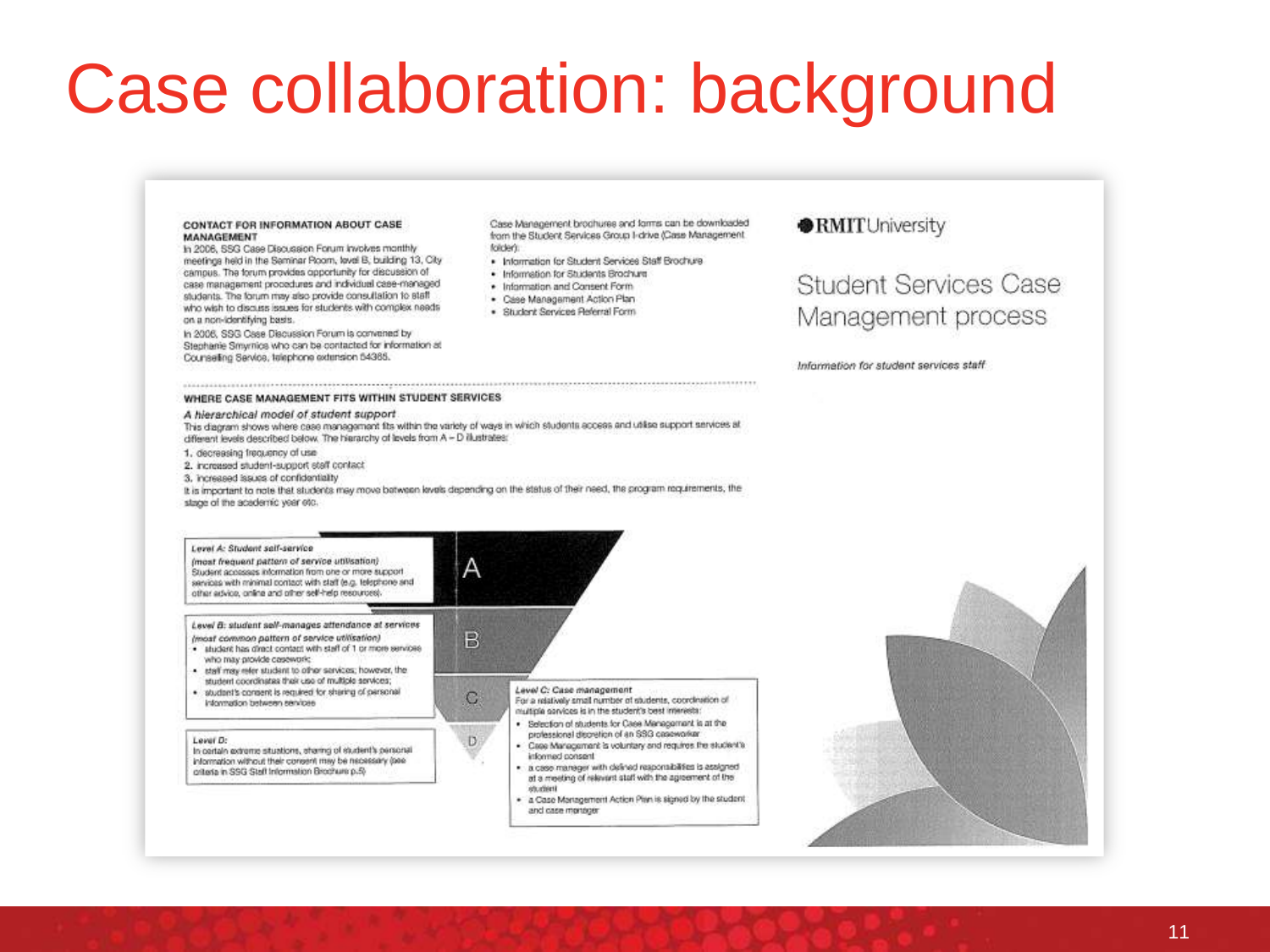### The existing model

### $\blacksquare$ RMIT UNIVERSITY

Student Services Group

### **STUDENT SERVICES:** Process for Case Collaboration 2011

### Purpose

To facilitate a collaborative approach to student support across SSG when the student's issues involve a number of services.

To refine the process and clarity the steps in order to facilitate appropriate action/s where a student has presented with multiple issues which will impact on their academic success.

### Background

Student cases were variously discussed at local and collective levels with one forum being the Case Management meeting. To improve process and develop a consistent approach, ensuring privacy and efficient information sharing was maintained, a new strategy was sought.

After a comprehensive review and series of workshops in 2010, the following process was developed. The key objective was to provide a student with coordinated support and ultimately saving the student time and further stress. The central location of case notes/tracking spreadsheet would improve communication and auditing for such cases.

|                        | Resp                                                                                          | Action                                                                                                                                                                                                                                  |
|------------------------|-----------------------------------------------------------------------------------------------|-----------------------------------------------------------------------------------------------------------------------------------------------------------------------------------------------------------------------------------------|
| Step 1<br>Consultation | Counseting<br><b>DLU</b><br>Ngarara Willim<br>Student Wellbeing<br>Advisor<br>Careers<br>SLC  | identify student with issues that will involve 3 or more services<br>Discuss potential for case collaboration and explain process<br>If student agrees<br>Gain verbal consent<br>Commence documentation<br>٠<br>complete Agreed Actions |
|                        |                                                                                               | Enter student case on spreadsheet (location?)                                                                                                                                                                                           |
| Step ta                |                                                                                               | If student does not agree to case collaboration<br>explain limitations that may occur for resolution of<br><b>ISSUARS</b><br>provide any appropriate referral                                                                           |
| Stop 2                 | Rolevant staff                                                                                | inform service Manager that a student has been identified for<br>Case Collaboration<br>Discuss organisation of CC team and refinements to the initial<br>plan (eg: timeframes, other options)                                           |
| Step 3<br>Phase One:   | Counseting<br><b>DEU</b><br>Ngarara Willim<br>Student Wellbeing<br>Advisor<br>Careers<br>SLC- | Within 7 days converse the Case Collaboration team.<br>Send appointment and attach documentation<br>if staff are not available contact unit Manager to request an<br>alternative                                                        |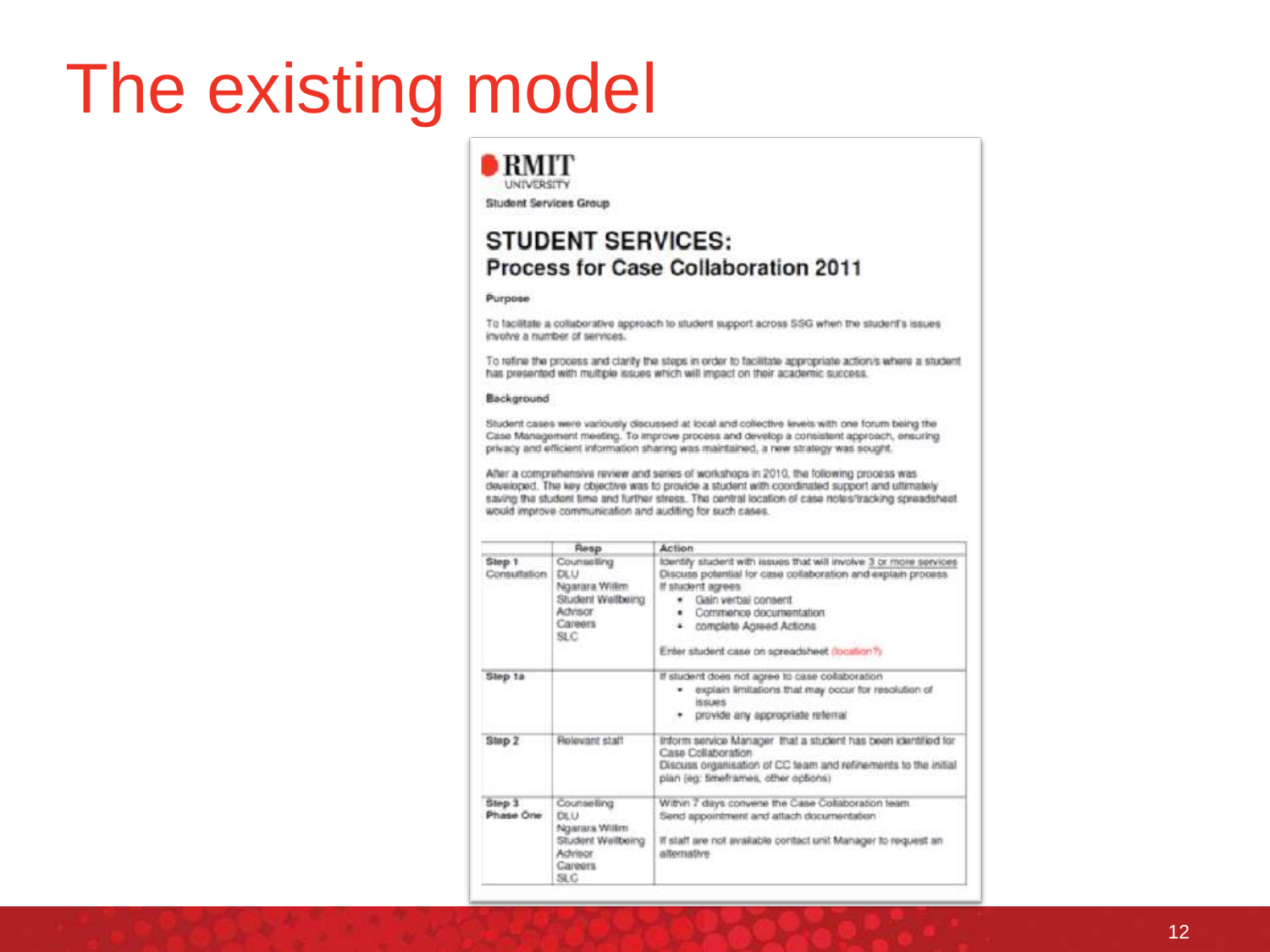### First year of university



…early intervention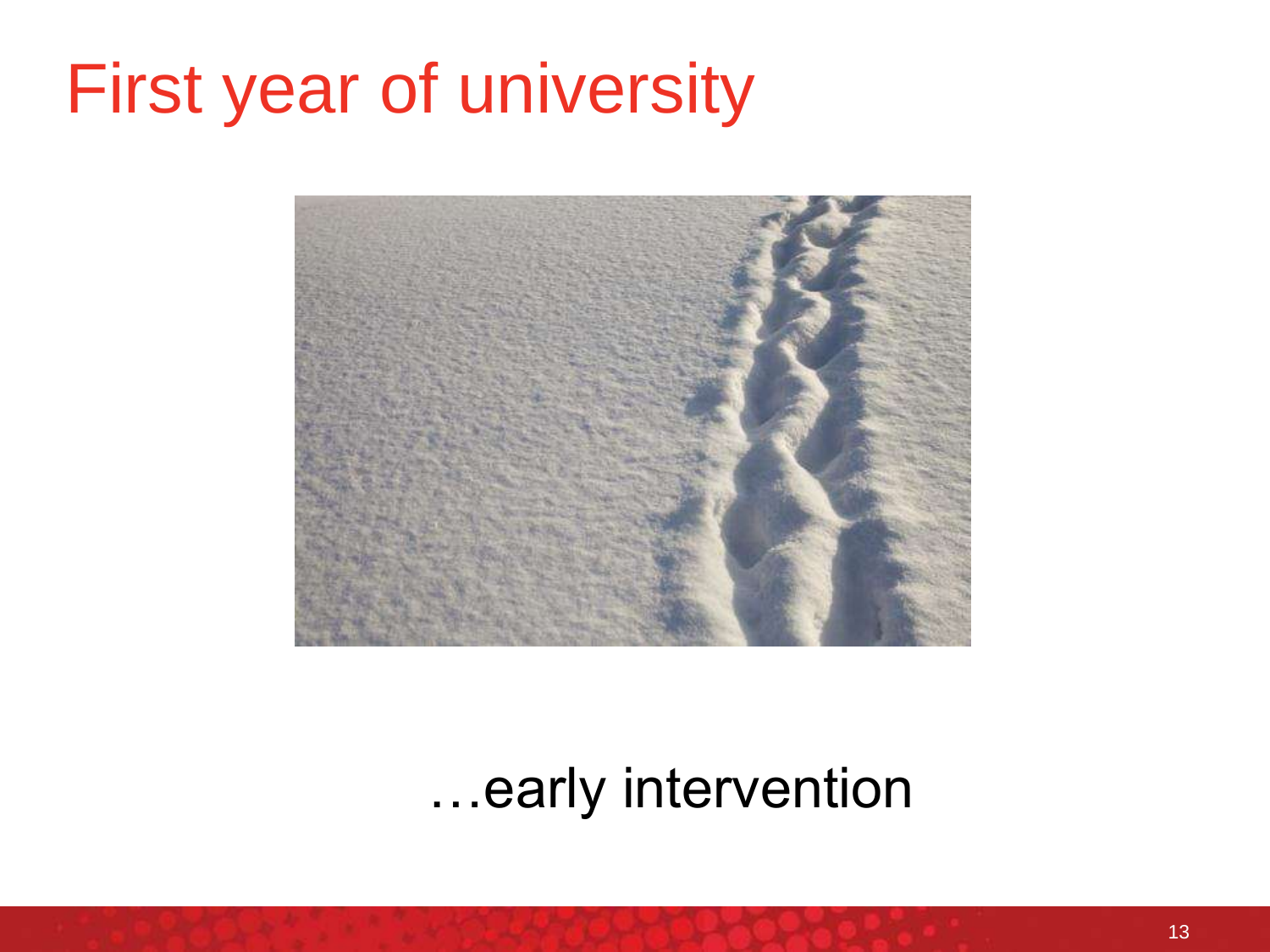### Co-location A synchronisation of services

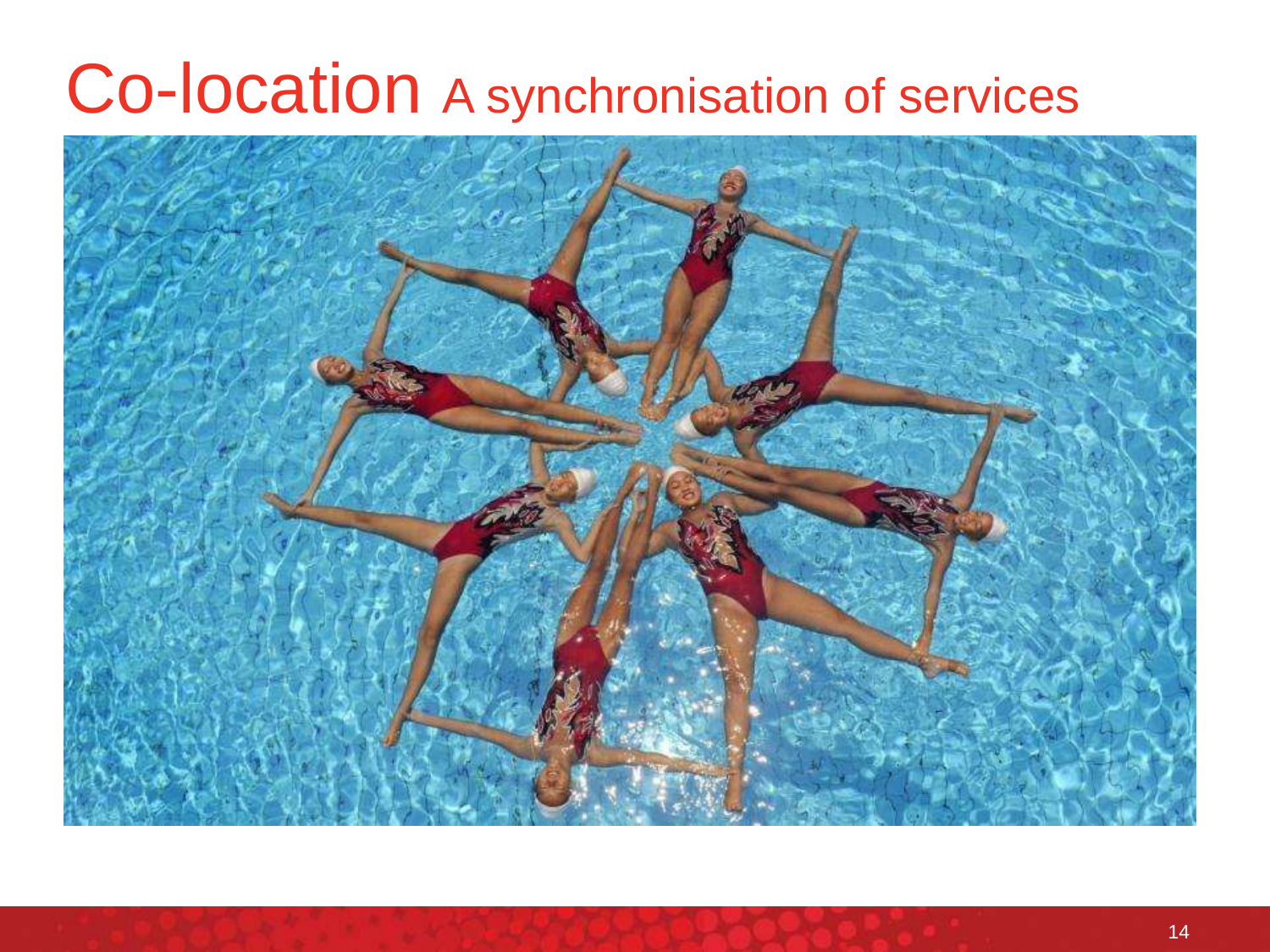### Additional support material



- •Student Success Project
- Mentor programs
- •Student Union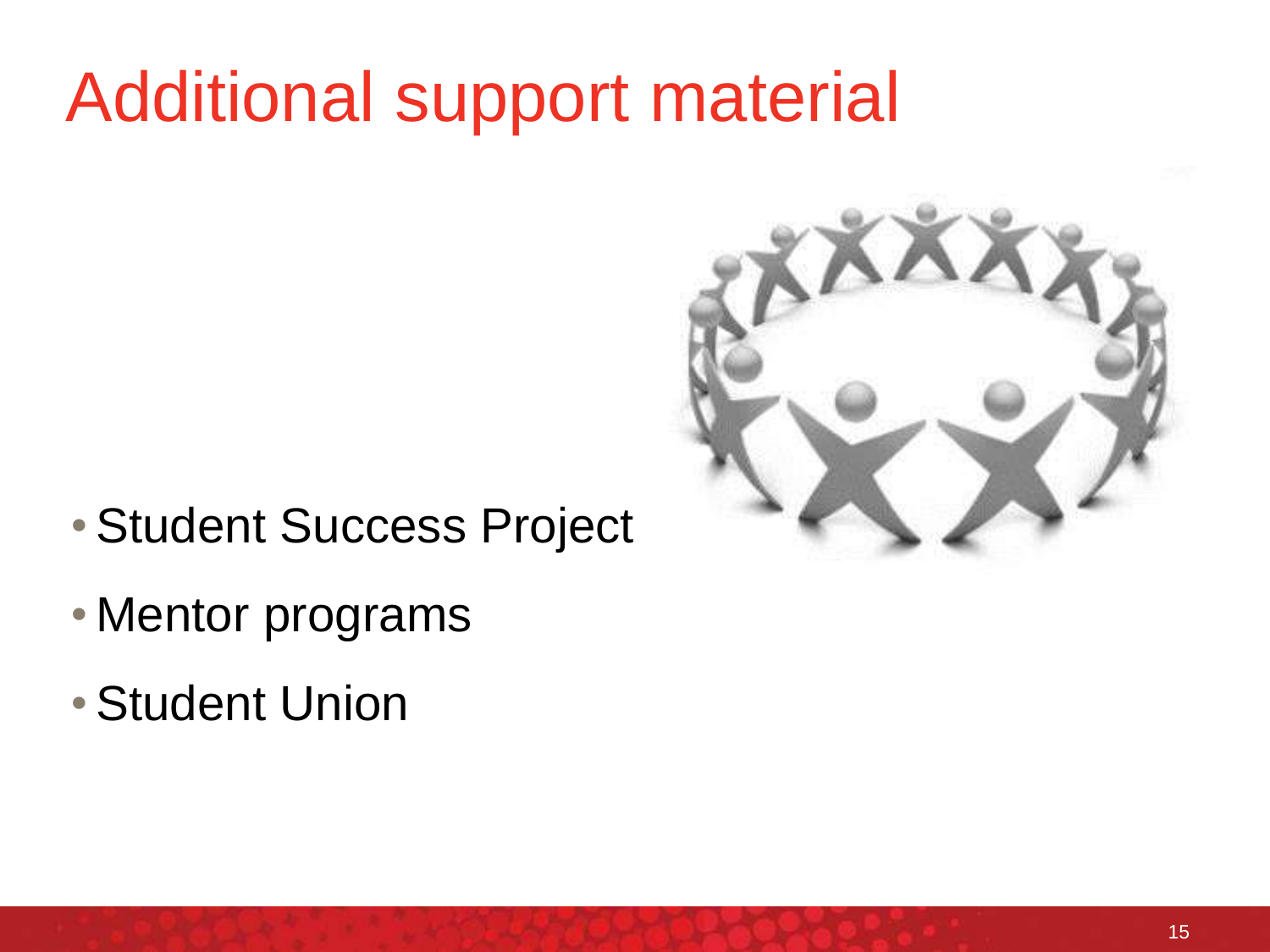### Recommendations

For students with complex learning support needs:

- $\blacksquare$  early intervention  $-$  in the first year where possible
- integration of first year initiatives
- case collaboration
- co-location of student services staff and facilities
- communication of collaboration process to all service staff and program areas
- identify the role of case collaboration facilitator.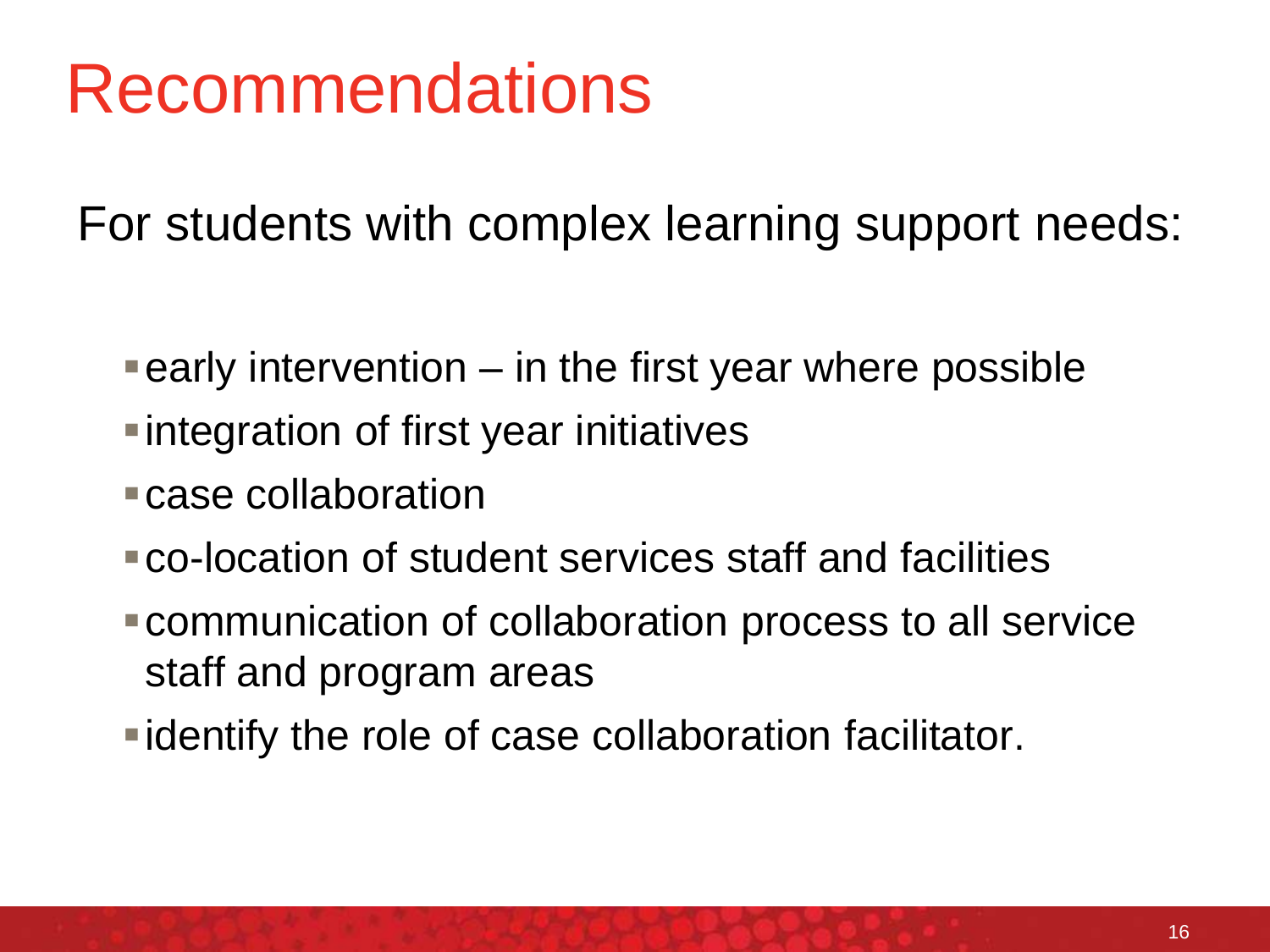### In conclusion

- the system may not capture all students with learning support needs
- it's important to investigate all the options
- build a structure that helps ensure we deliver the best possible support, a formal structure can be implemented whilst still capturing the informal conversations.